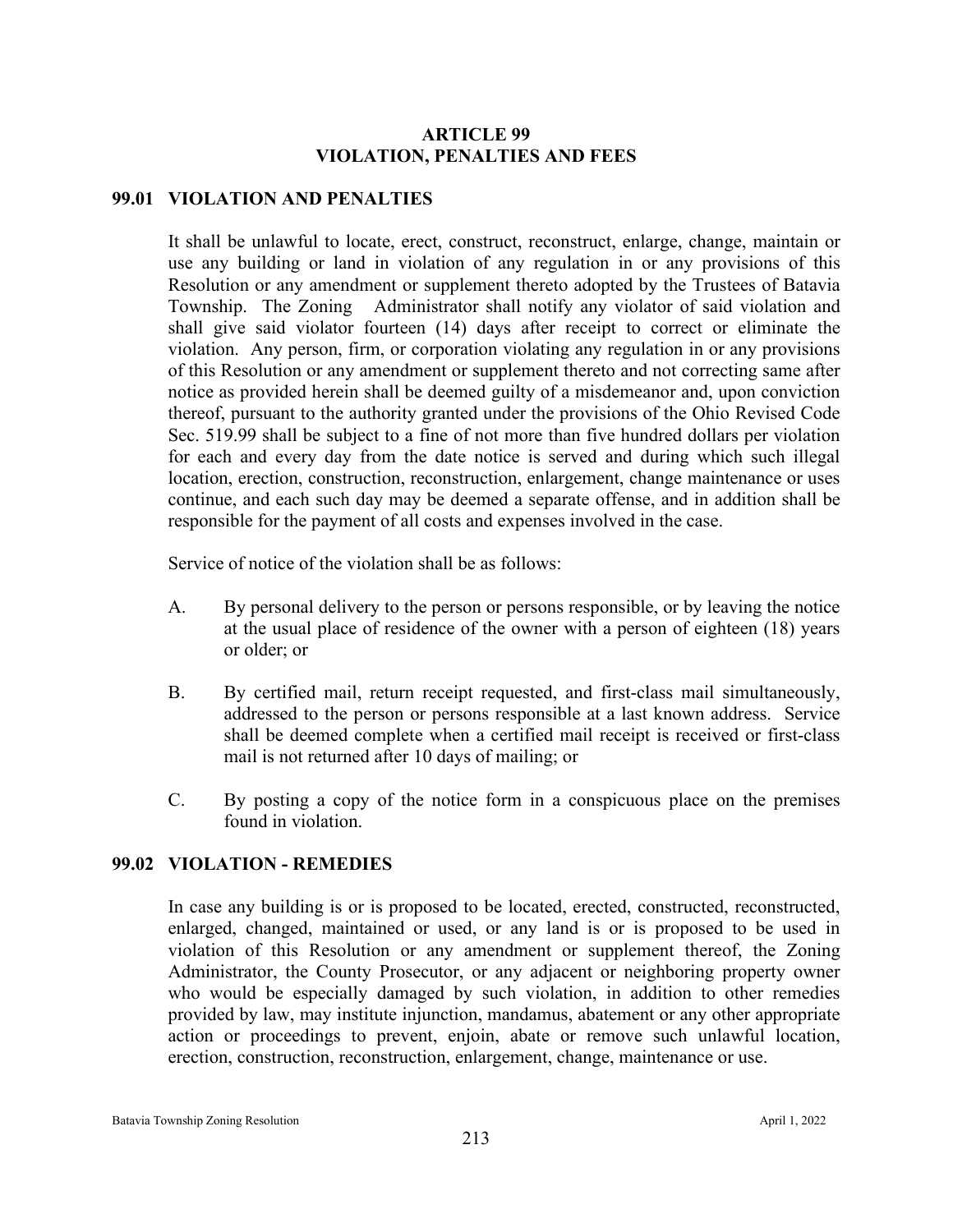### **99.03 INSPECTION OF PREMISES**

The Zoning Administrator, or agent of such, is authorized to make inspections of properties and structures in order to examine and survey the same, at any reasonable hour, for the purpose of enforcing the provisions of this Resolution. Prior to seeking entry to any property or structure for such examination or survey, an attempt shall be made to obtain the permission of the owner or occupant to inspect.

### **99.04 SCHEDULE OF FEES, CHARGES AND EXPENSES**

The Batavia Township Board of Trustees shall establish a schedule of fees, charges and expenses and a collection procedure for Zoning Certificates, Appeals, and other matters pertaining to this Resolution. The schedule of fees shall be posted in the office of the Zoning Administrator and may be altered or amended only by the Batavia Township Board of Trustees. Until all applicable fees, charges and expenses have been paid in full, no action shall be taken on any application or appeal.

The applicant shall be responsible for the expenses incurred by the Township in reviewing plans or any modifications of such plans. Such expenses may include items such as the cost of professional services including expenses and legal fees in connection with reviewing the plan, preparing reports, the publication and mailing of public notices in connection therewith, and any other reasonable expenses directly attributable thereon.

Any fees passed on to the applicant are not refundable regardless of the outcome of the application.